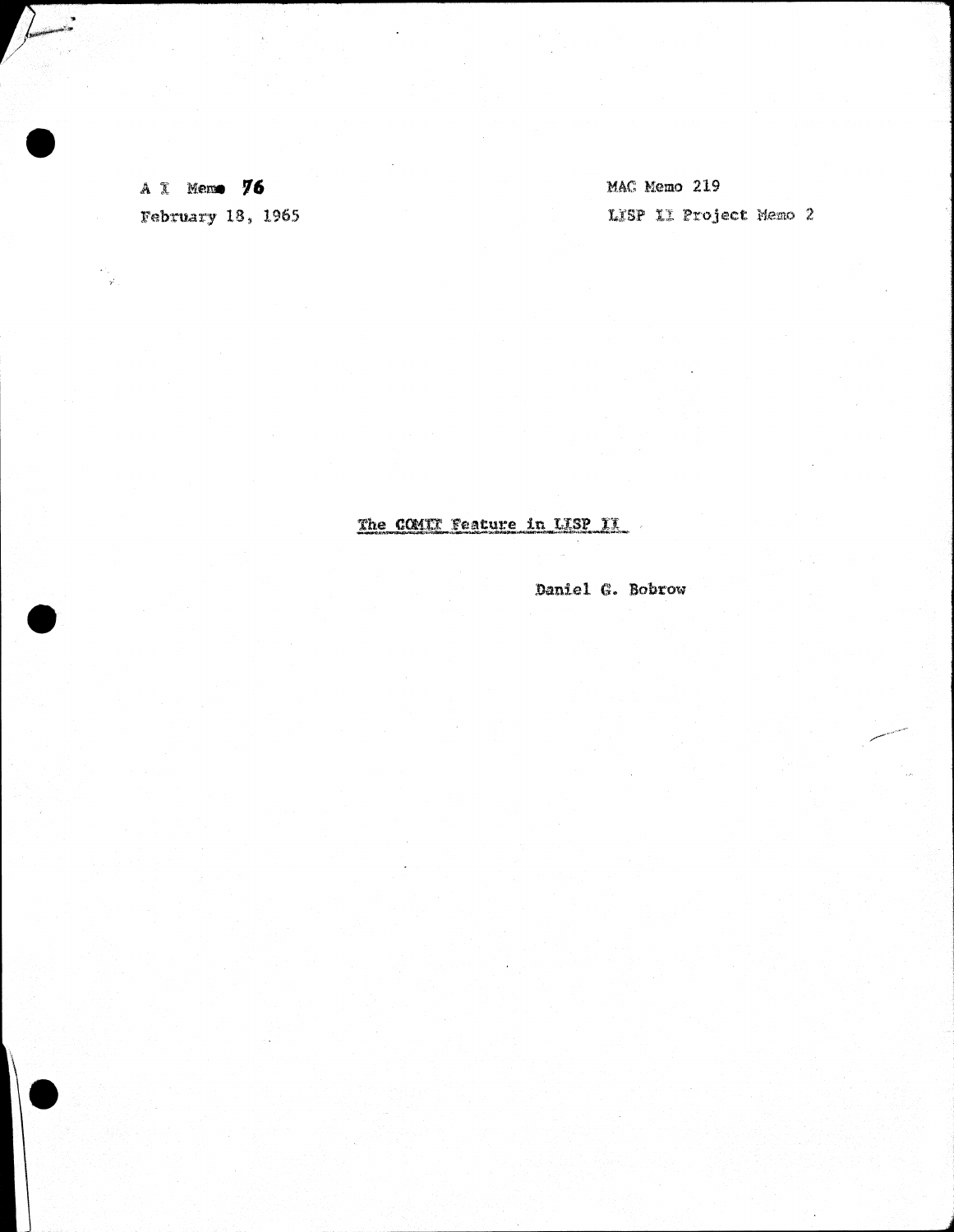### The COMIT Feature in LISP II

## I. Putpose

, .

The purpose of the COMIT feature is to facilitate certain types of list manipulations in LISP II. This feature is a syntactic convenience, rather than an extension of the semantics of LISP. It permits the programmer to test directly whether a piece of list structure matches a certain pattern, and if so<sub>s</sub>to construct another structure utilizing subsegments of the original structure which matched parts of the given pattern.

## II. The Hatch and Construct Interpreters

The COMIT feature can be implemented by programming two interpretive functions in LISP.

match [pattern; workspace]

and construct [format; array]

The match interpreter has two arguments, a pattern of the type described below, and a workspace which is the list which 10 to be matched against the pattern. If the match fails, the value of the function is NIL. If it succeeds, the value is a symbolic array which gives the segmentation of the workspace which allowed a match.

The construct interpreter uses a format, to be described below, and an array which is an output of a successful match. It constructs a new structure according to this format.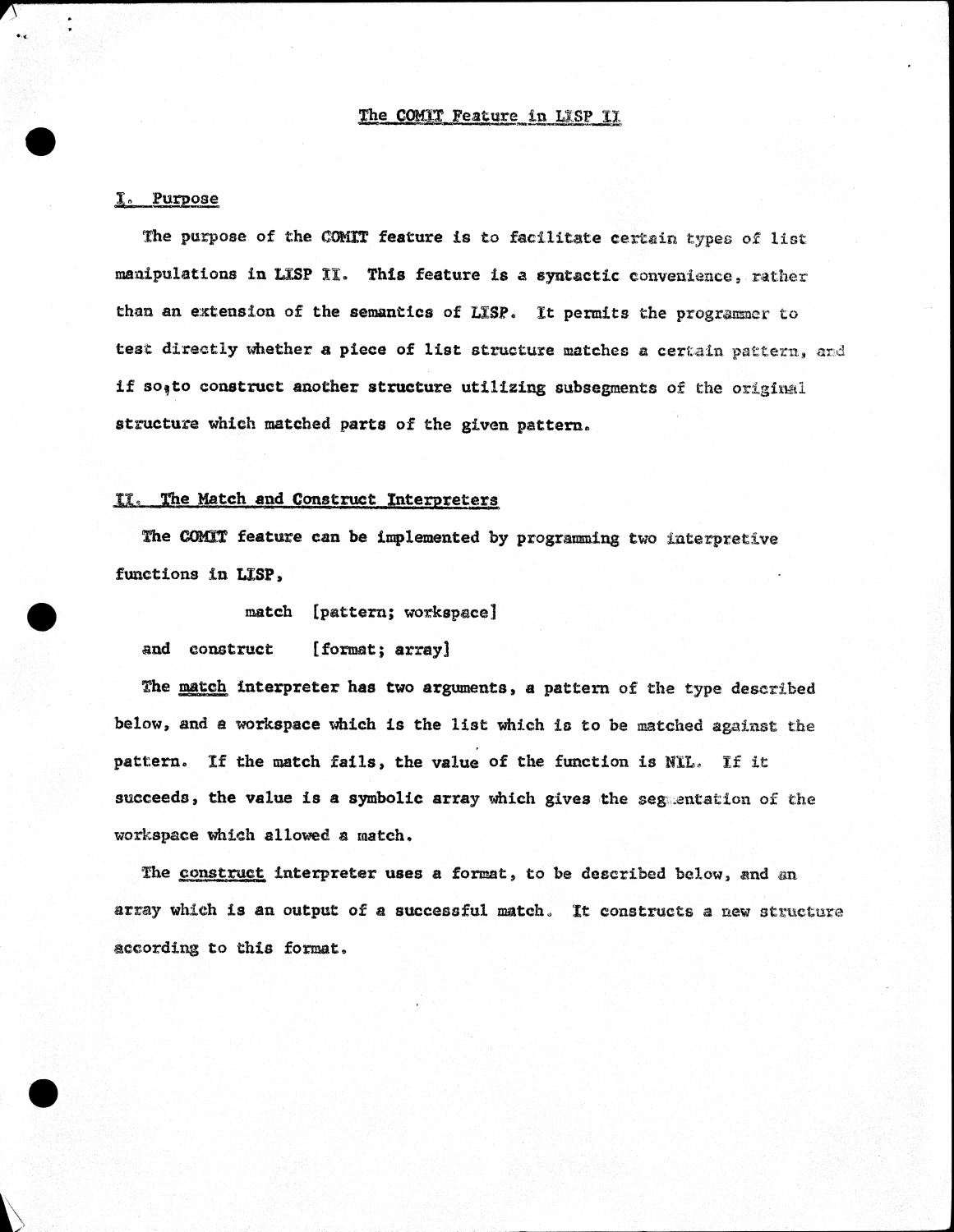#### Patterns  $xx.$

A pattern is a list of elementary patterns. In the source language, a mattern is of the following form

 $(\langle \text{Cep} \rangle, \langle \text{Cep} \rangle, \ldots, \langle \text{Cep} \rangle)$ 

where each <ep> is an elementary pattern, as described below. A space delimits each <ep>. In internal language it appears as

 $($  PATTERN  $\leq$ ep>\*  $\langle ep \rangle^*$  ...  $\langle ep \rangle^*$  ) where we have used the  $*$  to indicate the transformation of each elementary pattern to its internal representation. In general \* will be used to indicate the transformation to internal language as defined for all of LESP II. A pattern matches a list if each elementary pattern matches a segment of this list, and the matched segments, in order, constitute the entire list. The following are the elementary patterns:

1) Source Language:

 $(DOL)$ Internal Language:

\$

This will match any segment of the workspace, including a null segment, if the rest of the pattern matches the remainder of the workspace. The smallest possible segment which allows the match is found. The one exception to this rule is that \$ as a last element of a pattern will match the remainder of the workspace.

 $$$   $\langle$  integer  $>$  e.g.  $$1, $2,$  ....,  $$n, \ldots$ Source Language:  $2)$ Internal Language: (DOIN </ablessor)\*) (DOIN 1), (DOIN 2), ... For any integer n, \$n matches n consecutive elements of the workspace.

 $\infty 2$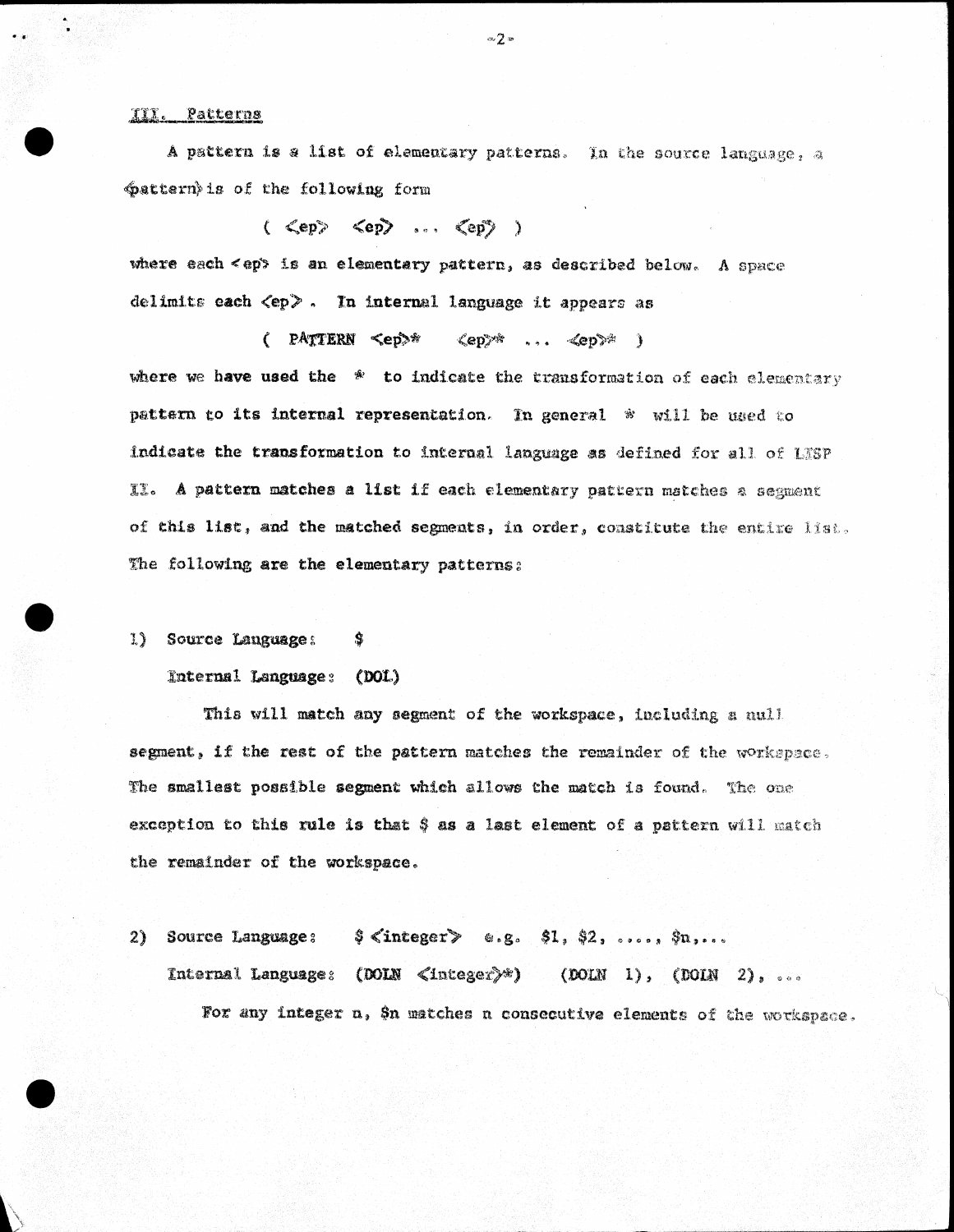$3)$  Source Language:  $\leq$  s  $\cdot$  exp  $\geq$  $"BOY, " (A B),$  $^{8}4,$  $e, g$ .  $^4$ THE  $\pm$  AB $\neq$ Internal Language:  $(QUOTE < s \sim exp)$ )

A quoted s-expression matches an identical element in the workspace.

4) Source Language: <variable> e.g. A, ALPHA[4] Internal Language:  $\forall$ variable $\gg$  \*

A variable matches an item in the workspace which is equal to the value of the variable.

5) Source Language: <br/>
<br/>
<br/>
<br/>
<br/>
<br/>
<br/>
<br/>
<br/>
<br/>
<br/>
<br/>
<br/>
<br/>
<br/>
<br/>
<br/>
<br/>
<br/>
<br/>
<br/>
<br/>
<br/>
<br/>
<br/>
<br/>
<t<br/>
<t<br/>
<t<br/>
<t<br/>
<t<br/>
<t<br/

0,

Internal Language:  $\langle$  pattern $\rangle^*$ 

A pattern matches an item in the workspace which is a list, and which matches the pattern in the sense defined here. If a match is found the array for this match is placed in the appropriate position of the array for the total match.

6) Source Language:  $\frac{1}{2}$  <pred-atom>

Internal Language: (DOLP  $\langle$  pred-atom $\rangle$  \*)

Matches anythiq that \$ matches. with the additional condition that the segment found must also satisfy the predicate of one variable named by the atom  $\zeta$ pred-atom).

7) Source Language;  $\frac{1}{2}$  (<pred>)

Internal Language:  $(DOLP \le pred^*)$ 

Exactly the same as above except that  $\langle$ pred $\rangle$  is any non-atomic predicate of one variable.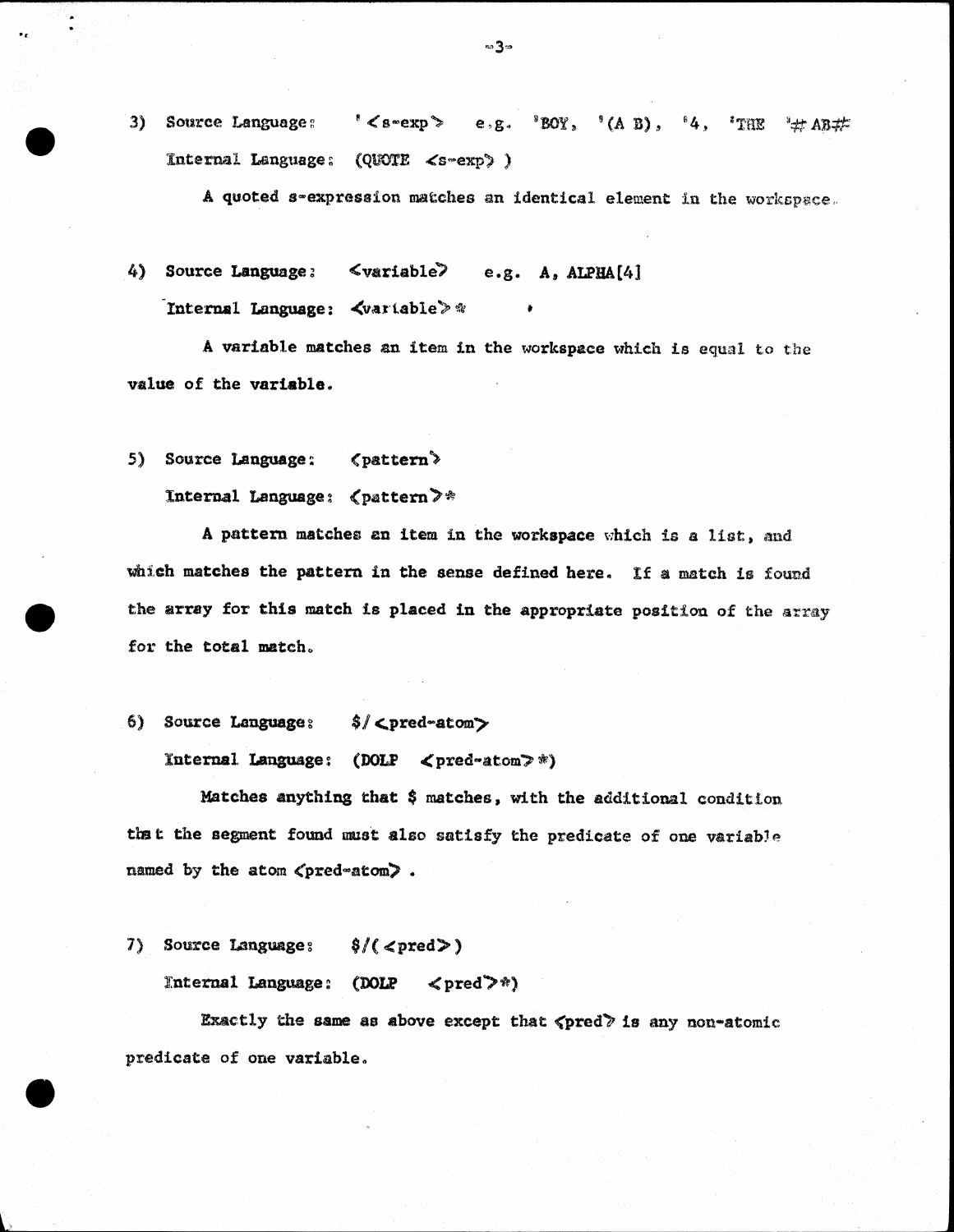Source Language:  $\sin/\cos 2\pi x$  and  $\sin/\cos 2x$ 8)

Internal Language: (DOLNP n  $\zeta$ pred-atom) \*) or (DOLNP n  $\zeta$ pred) \*)

As above, but matches a segment of n items which satisfies the predicate of one variable named <pred-atom> or <pred>.

saremark>\*<br>n or n\$m\$p e.g. 4 or 1\$2\$4 ; ingeneral <integer>kinteger>\$64cmilit 9) Source Language: (ARMARK n<sup>2</sup> m<sup>2</sup> p<sup>2</sup>) Internal Language: (ARMARK n<sup>\*</sup>)

An integer n refers to the contents of the nth element of the array for this match. It matches an item in the workspace identical to this element in the array. 192 would refer to the second item in the array stored at the first array position. This type of Cep> is called an array mark or  $\leq$ ar-mark).

10) Source Language:  $\frac{1}{2}$   $\frac{1}{2}$   $\frac{1}{2}$  $\langle n\text{-pred}\rangle$   $\iff$   $\langle p\text{-arg}\rangle$   $\mathbb{R}^{n-1}$ Internal Language: (DOLF

Matches anything matched by \$ with the additional condition that the segment matched satisfies the predicate of n-arguments named by  $\langle n$ -pred). The first argument of <n-pred> is implicitly the list matched by the \$. The other n-1 arguments are all <p-arg>'s. A <p-arg> can be an <armark>, a <wariable> or a '<s-exp>. They reference previously matched items, variables and constants.

 $\sin\left(\frac{1}{2}\right)$   $\sin\left(\frac{1}{2}\right)$ 11) Source Language: Internal Language: (DOLNF n<sup>2</sup>  $\langle n$ -pred)  $\langle p$ -arg)  $x^{n-1}$ ) Same as above but matches a segment of n consecutive items in the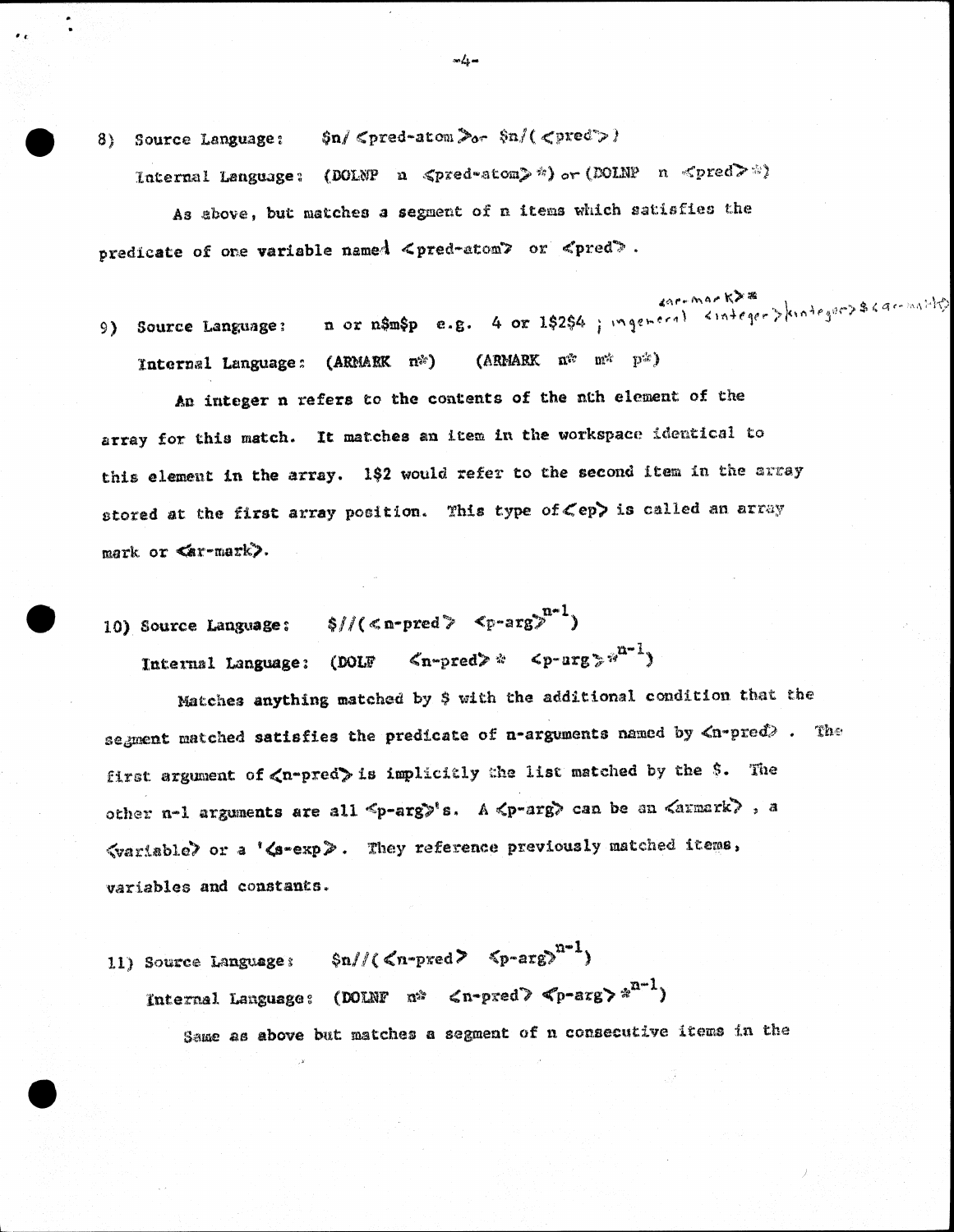workspace. Similarly, we will allow:

- variable //(  $\langle n\text{-pred} \rangle$   $\langle p\text{-arg} \rangle^{n-1}$ ) 12) Source Language: Internal Languase: (VAU <variable> '"
- $\langle \text{armark}\rangle$ //( $\langle \text{n-pred}\rangle$   $\langle \text{p-arg}\rangle^{n-1}$ ) 13) Source Language:  $\langle$ ermark>\*  $\langle x$ -pred>\*  $\langle p\text{-arg } p^{x^{n-1}} \rangle$ Internal Language: (ARF
- 14) Source Language:  $$f < c-fc$

Internal Laquage: (DOLL <c-fcn>\*)

This is an escape mechanism to allow the user to construct his own matching function. The  $\&$ -fcn) is a function of 4 arguments, A, N, W and IN. At run time this function will be given an array  $A$ , a number N which represents the position of the  $\langle ep \rangle$ ,  $\hat{\varphi}\hat{\varphi}$ , in the pattern, a list W which is the workspace that the  $\&$ -fcn $\&$  should try to match, and a functional argument FN which should be used to match the rest of the workspace beyond the point matched by the  $\ll$ -fcn $>$ . If FN succeeds, and  $\ll$ -fc $\ln$  matches,  $\langle c$ -fcn $\rangle$  should insert the segment it matches into the array at position N and return the array. If not  $\langle c \text{-fcn} \rangle$  should return NIL.

Assignment to variables of matching segments of the workspace can be done automatically within a pattern for  $\langle \epsilon p \rangle$ 's \$, \$1, and \$\$ in all their forms. This is done by preceding the  $\langle ep \rangle$  by the variable, with no space between the variable and the following \$. In internal language this is

 $-5-$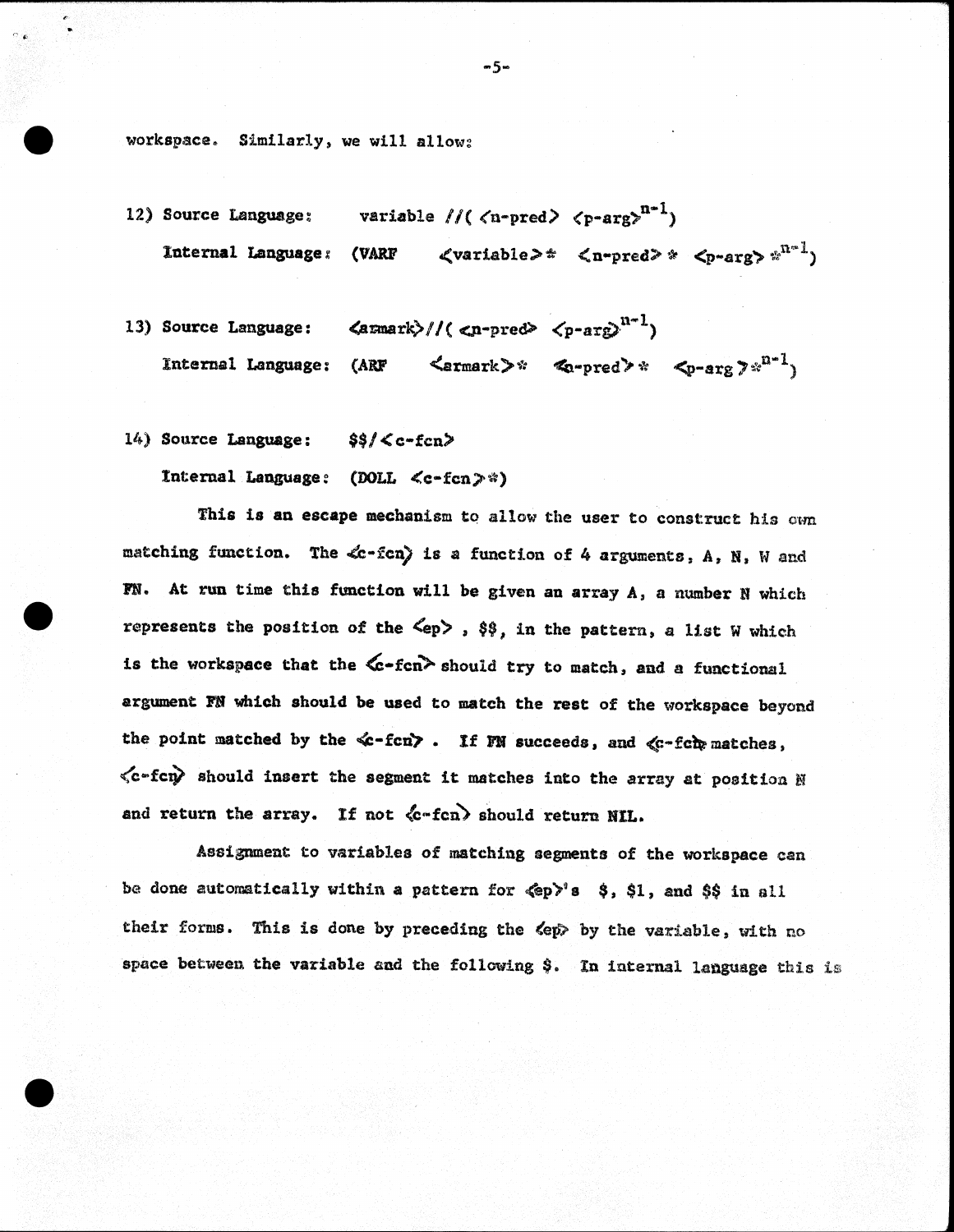represented by

(SET  $\langle \text{variable} \rangle * \langle \text{mark} \rangle$ .) where cuark is the form of \$, \$1, or \$\$ following the variable name.

## lll. Pomats

A format is a list of elementary formats  $\langle e f \rangle$ . In source language it appears as

 $(<\epsilon f> \leq f> \dots \leq f>)$ 

where successive  $\langle$ ef $\rangle$ 's are separated by spaces. In internal language it appears as

(FORMAT  $\leq e f$ )  $*$   $\leq e f$ )  $\ldots$   $\leq e f$ )

The list denoted by each  $\langle e f \rangle$  is concatenated into the list denoted by the format. If the  $\langle ef \rangle$  denotes an atom, then this atom is cons-ed into the list. The elemeutary formats are:

1) Source Language:  $\langle s\text{-exp}\rangle$  e.g. 'A '(A B) Internal Language:  $(QUOTE < s-exp$ )

The quoted  $\langle s-\exp\rangle$  is concatenated or cons-ed in as described above. This implies that 'A and '(A) will be treated identically.

2) Source Language: <variable Internal Language: <variable>\*

The value of the variable is inserted in the reconstructed list.

3) Source Language:  $\langle$  aumark  $\rangle$  e.g. 3, 4\$2 Internal Language:  $\langle$ armark $\rangle$  \* e.g. (ARMARK 3) (ARMARK 4 2)

 $-6-$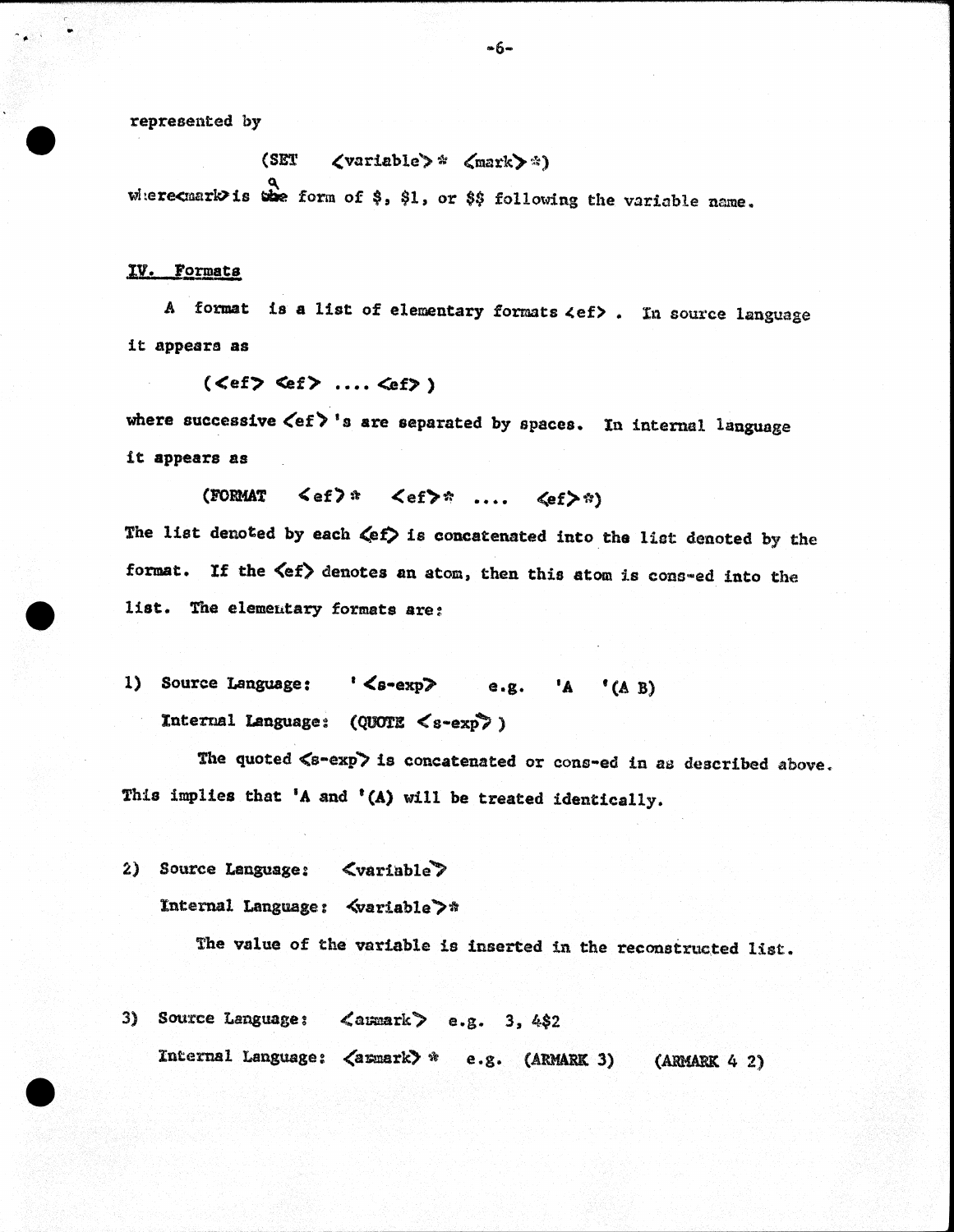The element of the array at the position given by the  $\langle$ armark $\rangle$  is inserted into the reconstructed list. If the  $\texttt{zarmark>}$  specifies a position in which there is an array, the elements of this array are concatenated, and this new list inserted in the reconstruction.

# 4) Source Language:  $\langle$  format $\rangle$

Internal Language:  $\langle$  format $\rangle$  \*

A  $\langle$  format $\rangle$  can be inserted as an  $\langle$ ef $\rangle$  within a  $\langle$  format $\rangle$ . The result of reconstructing with this inner  $\langle$  format $\rangle$  and the original array is cons-ed into the higher level list, thus allowing construction of arbitrarily complex list structures.

 $\delta$ ) Source Language: fn(  $\langle p\text{-arg}\rangle$  ...  $\langle p\text{-arg}\rangle$ )

Internal Language: (FORM fn\*  $\langle p\text{-arg} \rangle$  \* ....  $\langle p\text{-arg} \rangle$  \*)

This  $\mathscr{E}(f)$  allows the insertion into the reconstruction  $\mathscr{E}(a)$  list which is an arbitrary function of the matched subsegments, and other variables, and constants ..

## V. A Translator For Match and Construct

Suppose we are given any function of two variables  $f$  [u;v] for which we fix a value ut for u. It is now effectively a function of one variable. We can define a function  $f^*$  [v] which utilizes this constant in its definition. When f  $[\tilde{u};v]$  and  $f^*$  [v] are called, the latter will run more efficiently.

Both match and construct are functions of the type discussed above. The pattern for match, and the format for construct are often known at

 $\infty$   $\mathbb{Z}$  as